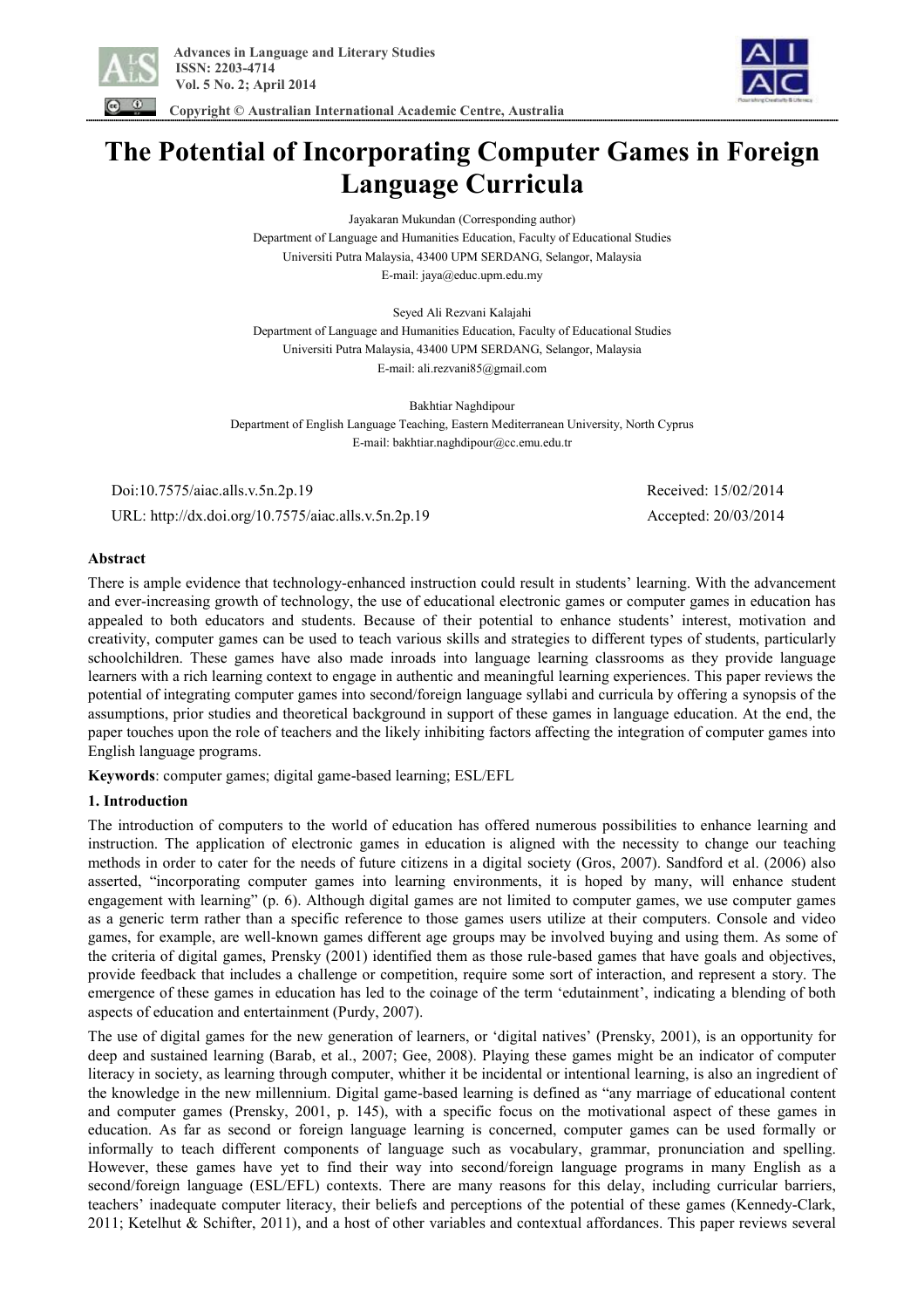practical and theoretical underpinnings for integrating computer games into EFL classes, hoping that teachers treat them as an alternative to many traditional teacher-fronted learning activities in such input-poor contexts.

# **2. Research Review**

Some three decades ago, Wright et al. (1984) considered computer games central to a teacher's pedagogical toolkit. These games, which are coming out in different versions and types and appeal to different age groups and students' demographics, have the potential to engage and motivate learners cognitively, emotionally, and socially (Huang, 2011; Lengeling & Malarcher, 1997; Prenksy, 2001). Recent studies have documented the impact of educational computer games on boosting students' motivation to language learning (Connolly et al., 2012; Hainey et al., 2011; Howell & Veale, 2009; Reinders, 2012; Squire, 2005). Indeed, the use of computer games enhances learners' interest and motivation to spend more time and make further effort towards achieving their learning goals.

Digital game-based learning can also foster a sense of community among language learners as they interact with each other and share their resources and experiences to complete a task or solve a problem. That is, these games could function as a source of developing group strategies such as cooperative and collaborative learning through creating meaningful contexts for language learning. Furthermore, employing educational computer games in foreign language programs supports advocating more recent communicative and learner-centered approaches to language learning, which emphasize the use of meaningful learning tasks and activities. As Gros (2007, p. 23) asserted, digital games "are usercentered; they can promote challenges, co-operation, engagement, and the development of problem-solving strategies". This is particularly helpful for new generation of learners who have grown up with technological advancement and computer gaming.

Since language learning classes in ESL/EFL contexts involve serious and formal atmosphere, with the teachers focusing mostly on the textbooks (Al-Issa, 2007), computer games can break the tedious routine of the traditional classroom cycle and improve the dynamics of the classroom. While a large number of these games are normally exploited for informal learning outside of schools, they "have unique affordances that make them especially useful in contentoriented, culture- and task-based foreign language curricula" (Neville, 2009, p. 47). Also, digital game-based learning "has positive effects on students' comfort level, sense of self-efficacy, and knowledge transfer and retention" (Neville et al., 2009, 47). A fiction game, for example, can help second or foreign language learners develop their reading abilities (Neville, 2009). Moreover, commercial computer games were found to affect incidental (Thorne et al., 2012) and intentional L2 vocabulary learning (Cobb & Horst, 2011; Ranalli, 2008). Besides helping language learners to develop their vocabulary, pronunciation, and listening skills, computer games can also be a hot topic or an ideal context for group discussions, which could result in fostering communicative strategies and speaking skills. Yu et al. (2002) reported that incorporating electronic games into language learning classes increased students' overall satisfaction with the learning experience.

Most importantly, because the growth of technology has increased the informal and incidental learning among children, the use of electronic games can enhance their motivation and confidence in learning a second or foreign language. Anyaegbu et al. (2012), for example, found that integrating computer games in ES:/EFL classes at primary schools in China motivated, engaged, and piqued schoolchildren's interest in learning English. Supplementing these games also lowered students' anxiety, helping them retain more vocabulary and develop their pronunciation and other language learning skills. Even, some scholars (e.g., Denner, Werner & Ortiz, 2012; Ke, 2014; Mayer & Wittrock, 2006) have proposed and applied game-design as a means of teaching students problem-solving and higher-order thinking skills because these are the most neglected areas in formal education in many contexts. Such games have been found to develop visual literacy such as the ability to read pictures and diagrams (Gros, 2007). In addition, they helped students develop divided visual attention or the skill of responding or attending to different stimuli at the same time (Greenfield, 1996).

# **3. Computer games and learning theories**

Behaviorism views learning as a change in behavior realized through repetition and reinforcement of desired actions (Gagné & Briggs, 1979). Immediate correction, rewarding good habits and discouraging bad habits were other features of resorting to the principles of behaviorism in language learning classrooms. Skinner's emphasis on reinforcement to strengthen behavior led to the use of mechanical devices, which resulted in the emergence of computer or electronic games in today's world of education (Lombardi, 2011). The focus of educators on programmed instruction through presenting content, providing opportunities for practice, and offering feedback resulted in the domination of behaviorist principles in computer-assisted language learning (Beaty, 2003). Thus, educational computer games emerged to teach grammar, vocabulary, and spelling through designing drills that used scores to reward or punish users or language learners (Filsecker & Bündgens-Kosten, 2012). However, the drill-and-practice games have been criticized for promoting rote learning and lower levels of knowledge (Jonassen & Howland, 2003). The first generation of educational computer games or what were dubbed 'edutainment' contained repetitive and poorly designed tasks that failed to support progressive understanding (Egenfeldt-Nielsen, 2005). These games, such as *Mingoville*'s mini-games, ignored the role of teachers, social interaction and reflection in learning (Filsecker & Bündgens-Kosten, 2012). These shortcomings were the reasons for the production of other generation of computer games.

The use of educational computer games are also supported by 'the affective filter hypothesis', which suggests that negative emotions such as higher levels of anxiety and boredom might function as a filter that interferes with receiving second language input (Krashen, 2003). For example, some researchers (e.g., Atake, 2003; Deesri, 2002) reported that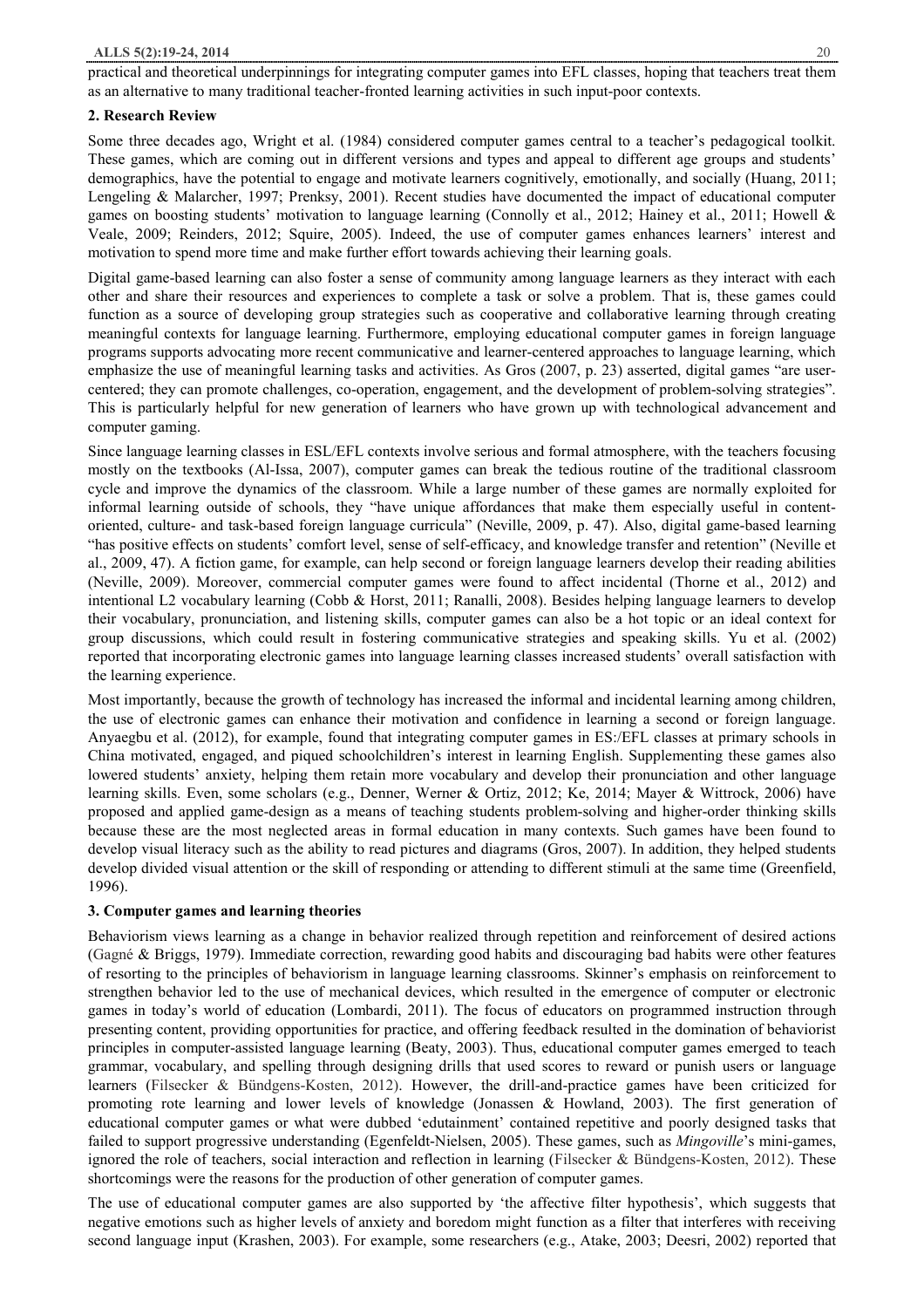integrating computer games into syllabus lowered students' stress and kept their attention throughout the lesson. That's why the new generations of digital games, which strongly support the idea of games in education, demand that these games be designed in a way to engage gamers in comprehensible input; one that is not too much beyond their proficiency level. Likewise, the syllabus content based on Krashen's theory for young learners should include games, dialogues and leisure activities that native speakers of a language would do in natural situations. Although conventional wisdom might suggest that game-based learning lower learners' anxiety level and enhance their self-confidence, it seems that lowering affective filter depends on the type of learners, their age, gender, and cultural background.

As another supportive theory for the effect of digital game-based learning on language learners, multiple intelligence theory espouses the use of computer games, especially in the form of a blending of video and audio, to serve a variety of learning styles and to maximize the chances of meeting the needs of different types of learners (see Gee, 2007). These games can give language learners alternatives to benefit from multimedia applications. For example, they can cater for language learners' linguistic intelligence while they listen to or even hear words and linguistic input on the screen. Additionally, computer games can attract learners with logical-mathematical intelligence as they involve learners in problem-solving activities. Game players are also engaged in viewing visual images and reading materials to entertain their visual intelligence. Additionally, learners with interpersonal and intrapersonal intelligences are attracted by electronic games, providing them with opportunities to interact with the virtual players, themselves or other fellow players.

In addition, advocates of constructivism have tried to harness the potential of computer games in education. Contrary to behaviourist education, they believe that students should construct knowledge on their own (Jong et al., 2010). Following other principles of constructivism, computer games have focused on motivating learners, increasing their problem-solving or cognitive abilities, and improving their interaction with others in an authentic and stress-free environment (Gee, 2005; Jong et al., 2010; Mason & Moutahir, 2006; Shaffer, 2006). In particular, game-like activities could foster creativity, motivation, and deep learning (Piaget, 1970), as students tend to spend more time and energy on these activities. Furthermore, these games are socially and culturally situated (Gee, 2003), allowing gamers to participate, compete and collaborate with others (Prensky, 2001). This is especially important for language learners, who need to engage in discussing, sharing, interacting with each other to increase their opportunity to use language purposefully. Constructivists also support learner-centered approaches to language learning and situate learning tasks in a problem-solving framework where learners have to engage in a meaningful effort to work out linguistic or nonlinguistic problems. The second generation of computer games followed a cognitive-based or constructivist approach, taking into account learners' previous experiences and background (Egenfeldt-Nielsen, 2005). As another feature of cognitive-based approach, previous research reported that compared with traditional school tasks computer-based learning can enhance children's concentration on the instructional and learning activities (Clarfield & Stoner, 2005; Ota & DuPaul, 2002).

Computer games are also a natural way individuals exploit to socialize, communicate and use language meaningfully within their community. From a socio-cultural perspective, computer games, especially video games, are used to construct sustainable language learning experiences, which are themselves affected by the contextual factors such as culture and the learners' identity. For example, Gee (2003) argued that video games offer learners ways to interpret semiotic domains, develop their agency and autonomy, promote their interaction with others, and help them with different audiovisual learning experiences. Additionally, they can foster learners' communicative competence by providing opportunities for meaningful interaction with the game world. In particular, video games invest in the role of context of the game, actors, the scenario, actors' dialogue, and their experiences and culture, while respecting linguistic and cultural diversity (McGonigal, 2011). The third generation of computer games has thus far focused on this broader social context in which learners have more room for interaction and action. Both leaners and teachers are deemed important in this approach and teachers act as facilitators and scaffold to learners as well as to the whole learning process (Egenfeldt-Nielsen, 2005). Learners can then share socio-cultural values with others and build a strong identity through engaging with other members of this virtual context. This is crucial as far as language learning is concerned because electronic games have a social nature that justifies their use for foreign language learning, which is itself another social phenomenon (Young et al., 2012).

### **4. The role of teachers**

Undoubtedly, the role of teachers in selecting a particular type of game or employing them for a specific type of activity or strategy is undeniable. Computer games are a source of linguistic input for language learners, as they include audio and text, which might vary in volume and quality depending on the type of the game and language learners. Therefore, language teachers should choose the most appropriate and effective games in order to achieve a learning goal or use them as reinforcement for a newly taught area of language learning. These educators, as Lombardi (2013) call them, are "actors, who use their cognitive and intellectual resources to discover, understand, process and eventually learn" (p. 139). A language educator, therefore, should constantly challenge her skills and reevaluate her role to keep up with the technological advancement in order to better accommodate learners' needs. Lombardi (2013) maintains, "the language educator is able to perform as a techno-educator, for both students and colleagues" (p. 141). In other words, language educators not only should know how to harness the educational potential of digital games, but should also be cognizant of different issues, such as technical and cultural, involved in introducing these games in a given context. They are resourceful teachers who may use computer games in various ways: as a formal teaching strategy, as an informal learning strategy, or as a remedial activity for those students lagging behind others.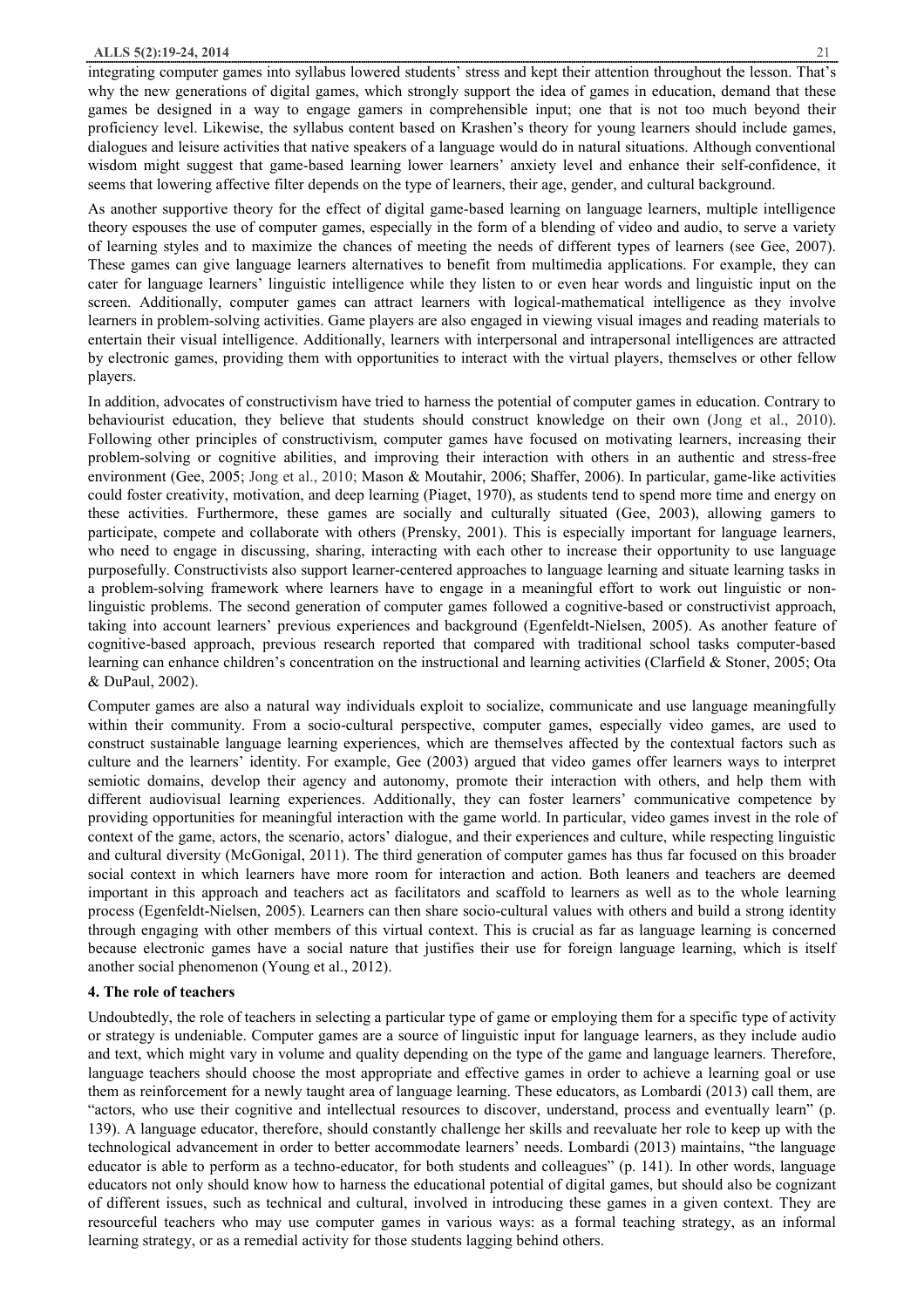Regarding the necessary requirements to subscribe to the digital game-based learning, teachers' level of access to computer games and their beliefs about the effectiveness of these games were considered as two main predictors of their successful implementation in language learning classrooms (Proctor & Marks, 2013). Similarly, Ketelhut and Schifter (2011) found out that teachers' adoption of computer games depended on their perception of efficacy of using these games. However, while pre-service teachers reported that using computer games can help students visualize better and actively participate in their learning (Kennedy-Clark, 2011), a majority of them reported having very little experience with educational electronic games (Schrader et al., 2006). This finding suggests that the role of teacher training and teachers' expertise in technological know-how can increase students' benefit from these games. As an example, if teachers know how to expand their scope, computer games can entertain and, at the same time, educate language learners (Egenfeldt-Nielsen, 2007); otherwise, digital games that do not include teacher as the facilitator in the process of this type of learning dominate the markets (Ketamo et al., 2013).

However, if teachers lag behind the new developments and trends in digital game-based learning, teacher education programs and courses should intervene by expanding the curriculum to maximize teachers' awareness of this potential and help them meet the new methodological challenges in language pedagogy (Caon, 2006). Teacher educators should also promote different types of knowledge in pre-service teachers because "game-based learning requires the careful orchestration of different knowledge domains" (Bourgonjon, 2013, p. 32). Through developing their professional knowledge in different areas, teachers prepare to embrace the opportunity of integrating computer games in their classes become advocating technology-enhanced learning has become a reality rather than a choice. Indeed, today's language learning classes are not only a place for learning languages but also a cradle for learning life skills and computer literacy programs.

#### **5. Concluding remarks**

Despite the difficulties involved in incorporating computer games into language learning curricula such as measuring the learning outcomes of these activities against the traditional measurements of learning performances, it seems that the use of these games can be taken into account as a supplement to the mainstream instructional tasks to mitigate the negative impacts of tedious traditional learning activities. Educational authorities and computer game designers can, therefore, invest in promoting these games for the benefit of the next generations of young language learners who are more wired to the use of technology and who play games for their cognitive and emotional growth as well as for discovering the surrounding world. Although language learners might use these games to avoid studying, teachers should be aware of the fact that they cannot avoid incorporating a learning strategy or practice because of its likely negative impacts. Thus, "instead of complaining about computer games detracting from education, perhaps it is time that we roll up our collective sleeves and leverage this powerful and popular technology platform for teaching foreign languages and culture" (Neville, 2009, p. 51).

However, there are several issues associated with digital game-based learning or the use of educational computer games. While educational game designers can design multimedia applications that enhance students' engagement and interest in learning activities, interest and motivational appeal of computer games may be short-lived (Hidi & Renninger, 2006), and they may contain violent and misogynistic content or themes (Gros, 2007). Thus, the designers and educators should use those games that students are familiar with and are appropriate in terms of their content. Among other inhibiting factors to the successful implementation of educational digital games are logistical problems, inflexibility of curriculum, and teachers' insufficient professional development (Baek, 2008; Rice, 2007). By the same token, learners' factors, such as their language proficiency level, age, gender, ethnicity and their social or cultural background, can influence the implementation of these games (Gros, 2007). Therefore, teachers should make informed decisions regarding the employment of these games in a particular educational context and with a particular type of language learners. For example, integrating educational electronic games into language learning programs should be introduced from an early age and the difficulty level of these games should be adapted to students' proficiency level and ability in order to maximize their effectiveness (Hsieh & Wang, 2008).

Given all this, it seems that adequate time and effort should be spent initiating students and teachers into the world of digital game-based learning or educational computer games. Fostering relevant abilities and procuring necessary resources are of prominent importance to ensure the efficient and effective use of these games for a specific purpose (Borg, 2003). In many cases, for example, implementing these games in an educational institution or context needs demonstration and briefing sessions in order to guarantee their optimal impact. Teachers' reflective practices, their pedagogical content knowledge, and their prior experiences are among other provisions that could help them come up with new and innovative approaches to integrating or supplementing computer games in their classes.

#### **References**

Al-Issa, A. (2007). An ideological discussion of the implications of implementing a "flexible" syllabus for ESL policy in Sultanate of Oman. *RELC Journal, 38*(2), 199–215.

Anyaegbu, R., Ting, W., & Li, Y. (2012). Serious game motivation in an EFL classroom in Chinese primary school. *The Turkish Online Journal of Educational Technology, 17*(1), 154–164.

Atake, K. (2003). Using games to teach English in Japanese junior high school. Retrieved February 10, 2014, from ERIC database. (ERIC Document Reproduction Service No. ED479748)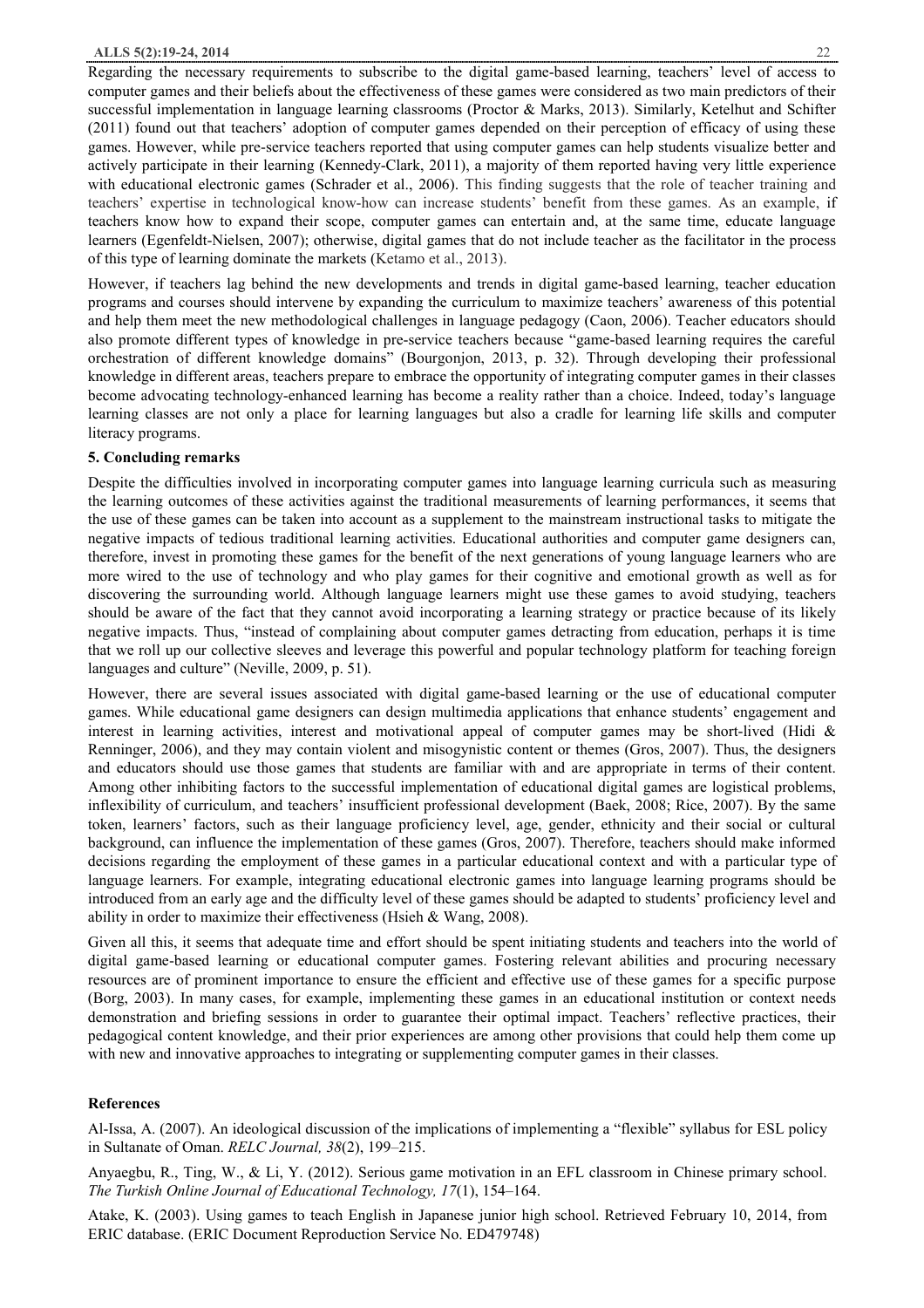Baek, Y. K. (2008). What hinders teachers in using computer and video games in the classroom? Exploring factors inhibiting the uptake of computer and video games. *CyberPsychology & Behavior, 11*(6), 665–671.

Barab, S. A., Sadler, T. D., Heiselt, C., Hickey, D., & Zuiker, S. (2007). Relating narrative, inquiry, and inscriptions: supporting consequential play. *Journal of science education and technology, 16*(1), 59–82.

Beaty, K. (2003). *Teaching and researching computer-assisted language learning*. Harlow: Pearson Education.

Borg. S. (2003). Teacher cognition in language education: A review of research on what language teachers think, believe, and do. *Language Teaching, 36*, 81–109.

Bourgonjon, J., De Grove, F., De Smet, C., Van Looy, J., Soetaert, R., & Valcke, M. (2013). Acceptance of Game-Based Learning by secondary School Teachers. *Computers & Education 67*, 21–35.

Caon, F. (2006). *Pleasure in Language Learning. A Methodological Challenge*. Perugia, Italy: Guerra.

Clarfield, J., & Stoner, G. (2005). The effects of computerized reading instruction on the academic performance of students identified with ADHD. *School Psychology Review, 34*(2), 246–254.

Cobb, T., & Horst, M. (2011). Does word coach coach words? *CALICO Journal, 28*(3), 639–661.

Connolly, T. M., Boyle, E. A., MacArthur, E., Hainey, T., & Boyle, J. M. (2012). A systematic literature review of empirical evidence on computer games and serious games*. Computers and Education, 59*(2), 661–686.

Deersi, A. (2002). Games in the ESL and EFL class. *The Internet TESL Journal, 9*(9).

Denner, J., Werner, L., & Ortiz, E. (2012). Computer games created by middle school girls: can they be used to measure understanding of computer science concepts? *Computers & Education, 58*(1), 240–249.

Egenfeldt-Nielsen, S. (2005). *Beyond edutainment: Exploring the educational potential of computer games.* (Unpublished Doctoral dissertation). IT-University of Copenhagen.

Egenfeldt-Nielsen, S. (2007). *The Educational Potential of Computer Games*. New York: Continuum Press.

Filsecker, M., & Bündgens-Kosten, J. (2012). Behaviorism, Constructivism, and Communities of Practice: How pedagogic theories help us understand game-based language learning. In H. Reinders (Ed.), *Computer Games in Language Learning and Teaching* (*New Language Learning and Teaching Environments*) (50–69). Palgrave Macmillan.

Gagné, R. M., & Briggs, L. J. (1979). *Principles of Instructional Design*. New York: Holt, Rinehart and Winston.

Gee, J. P. (2003). *What video games have to teach us about learning and literacy*. New York: Palgrave Macmillan.

Gee, J. P. (2005). What would be a state of the art instructional video game look like? Retrieved February 25, 2014, from http://www.ics.uci.edu/~wscacchi/GameLab/Recommended%20Readings/Gee-InstructionalVideoGame-2005.pdf

Gee, J. P. (2007). *Good video games + good learning: Collected essays on video games, learning, and literacy*. New York, NY: Peter Lang.

Gee, J. P. (2008). *What video games have to teach us about learning and literacy*. Houndsmills, Basingstoke, Hampshire, United Kingdom: Palgrave Macmillan.

Greenfield, P. M. (1996). Video games as cultural artifacts. In P. M. Greenfield & R. R. Cocking (eds.), *Interacting with video* (pp. 35–46). Norwood: NJ. Ablex Publishing.

Gros, B. (2007). Digital Games in Education: The Design of Games-Based Learning Environments. *Journal of Research on Technology in Education, 40*(1), 23–38.

Hainey, T., Connolly, T., & Boyle, L. (2011). Arguing for multilingual motivation in web 2.0: An evaluation of a large-scale european pilot. In P. Felicia (Ed.), *Improving learning and motivation through educational games: multidisciplinary approaches* (pp. 240–260)*.* Hershey: Idea Group Reference.

Hidi, S., & Renninger, K. A. (2006). The four-phase model of interest development. *Educational Psychologist, 41*(2), 111–127.

Howell, S., & Veale, T. (2009). *Designing serious games with linguistic resources*. In Proceedings of the 4th International Conference on Foundations of Digital Games. Orlando, Florida: ACM.

Hsieh, H.-M., & Wang, L.-L. (2008). A fuzzy approach to generating adaptive opponents in the dead end game. *Asian Journal of Health and Information Sciences, 3*(1–4), 19–37.

Huang, W. H. (2011). Learners' motivational processing and mental effort investment in an online game-based learning environment: A preliminary analysis. *Computers in Human Behavior, 27*, 694–704.

Jonassen, D. H., & Howland, J. (2003). *Learning to solve problems with technology: A constructivist perspective*. Upper Saddle River, N.J.: Merrill Prentice Hall.

Jong, M. S., Shang, J., & Lee, F. (2010). Constructivist Learning Through Computer Gaming. In M. Syed (Ed.), *Technologies Shaping Instruction and Distance Education: New Studies and Utilizations* (pp. 207–222). Hershey, PA: Information Science Reference.